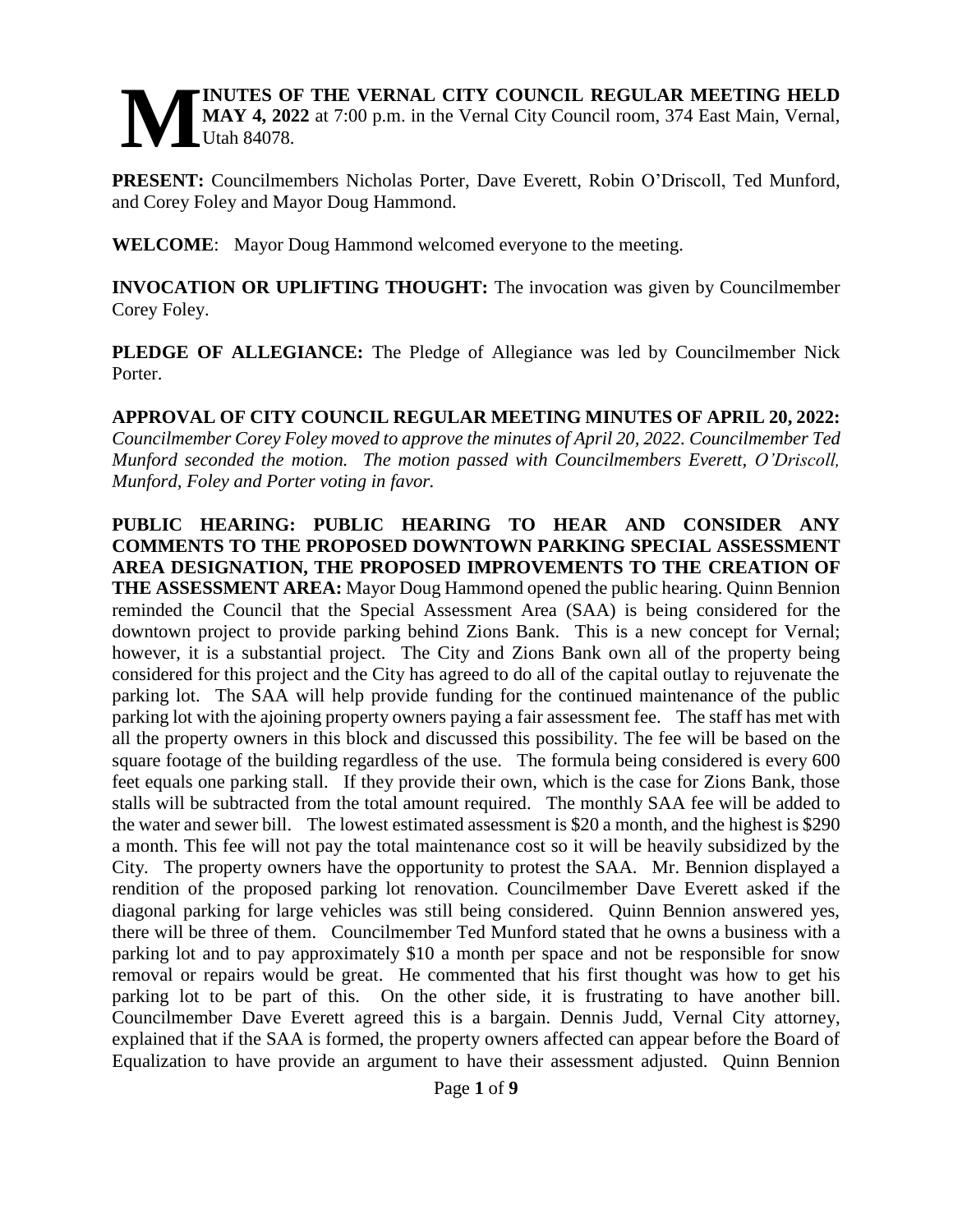stated the Board of Equalization is the City Council. The SAA does have a limit on any increase so the property owners do not have to worry that the cost will escalate. Dennis Judd commented that with this SAA the City is making an extraordinary effort to address a problem that has existed for a long time. Normally an SAA is used to pay the capital improvement cost not the maintenance. The process requires a 60 day protest period and at the end of that time frame the Council can adopt an ordinance to establish the SAA. The Board of Equalization can address if anyone feels unfair and give them the opportunity to make a case prior to the imposition of the fee.

Willis LeFevre, County resident, indicated his appreciation for this project. He commented that many times he parks in this parking lot and patronized a business that is across the street. He asked if other businesses are going to help pay the cost. Councilmember Ted Munford answered that this is phase 1 of the parking rehabilitation and the next block will be phase 2 and those business owners will participate when that parking lot is repaired. Quinn Bennion noted that this is public parking and not designated for a specific business. Willis LeFevre stated that he does not walk down to the stoplight and during special events people do not go to the crosswalks. Councilmember Ted Munford answered that the plan calls for a crosswalk in the middle of the block. Quinn Bennion stated that Vernal Avenue is scheduled to be rebuilt next year to accommodate parking and a walkway.

There being no further public comments, Mayor Doug Hammond closed the public hearing.

**CONSIDER APPROVAL OF A RESOLUTION SETTING PROTEST PERIOD AND DEADLINE; SETTING MEETING TO CONSIDER PROTESTS, CONSIDER ORDINANCE ESTABLISHING ASSESSMENT AREA AND ASSESSMENT LEVY; AND TO ESTABLISH BOARD OF EQUALIZATION – RESOLUTION NO. 2022- 11:** Quinn Bennion explained that this Resolution sets the time frame for protests to the SAA. *Councilmember Ted Munford moved to approve Resolution No. 2022-11. Councilmember Nick Porter seconded the motion. The motion passed with the following roll call vote.* 

| ${Council member\,Munford.\,}\label{Councilmember}\qquad {\bf \textit{Wunford}\,}\qquad \qquad {\bf \textit{Munford}\,}\qquad \qquad {\bf \textit{Munford}\,}\qquad \qquad {\bf \textit{Munford}\,}\qquad \qquad {\bf \textit{Munford}\,}\qquad \qquad {\bf \textit{Munford}\,}\qquad \qquad {\bf \textit{Munford}\,}\qquad {\bf \textit{Munford}\,}\qquad {\bf \textit{Munford}\,}\qquad {\bf \textit{Munford}\,}\qquad {\bf \textit{Munford}\,}\qquad {\bf \textit{Munford}\,}\qquad {\bf \textit{Munford}\$ |  |
|----------------------------------------------------------------------------------------------------------------------------------------------------------------------------------------------------------------------------------------------------------------------------------------------------------------------------------------------------------------------------------------------------------------------------------------------------------------------------------------------------------------|--|
|                                                                                                                                                                                                                                                                                                                                                                                                                                                                                                                |  |
|                                                                                                                                                                                                                                                                                                                                                                                                                                                                                                                |  |
|                                                                                                                                                                                                                                                                                                                                                                                                                                                                                                                |  |
|                                                                                                                                                                                                                                                                                                                                                                                                                                                                                                                |  |

**PUBLIC HEARING TO CONSIDER THE ISSUANCE OF SALES TAX REVENUE BONDS SETTING THE PARAMETERS FOR THE SALES TAX REVENUE BOND FOR FACADE GRANT PROGRAM AND OTHER ELIGIBLE CRA PROJECTS –RE-ADOPT RESOLUTION NO. 2022-05 - JAPHETH MCGEE**: Japheth McGee explained that funds for this project will allow businesses to improve the façade of their businesses. All major property taxing entities in the County have agreed to provide a portion of expected growth in property tax in the downtown area to the CRA which will be used to pay the debt service on this bond. The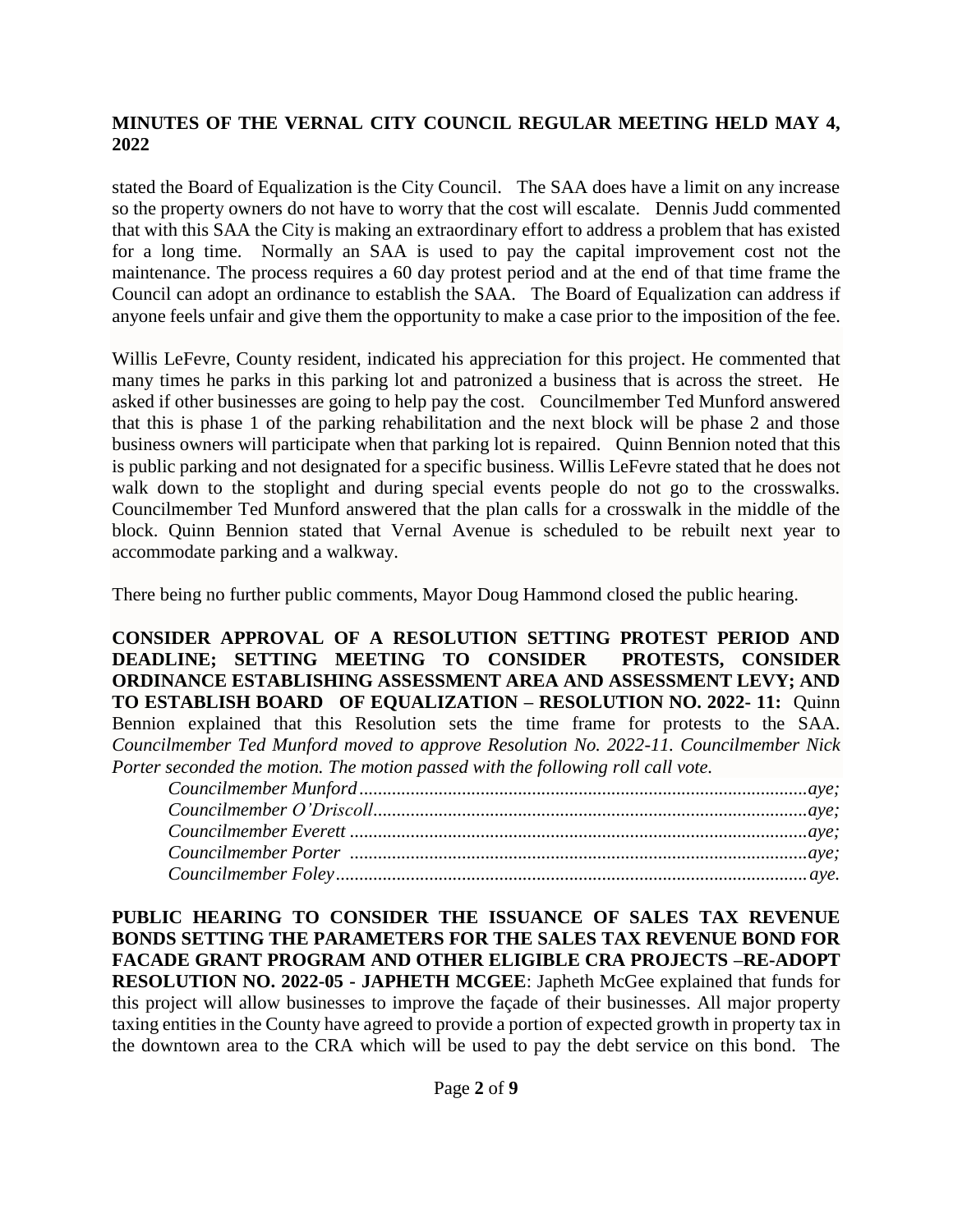Council approved and set the maximum parameters of \$2.28 million dollars. The payment on the bond will go for 20 years. The bond will go through Capital One at a rate of 3.18% after receiving several proposals. Quinn Bennion commented that the bond is backed by sales tax revenue although the CRA will reimburse the City. Mayor Doug Hammond opened the public hearing.

Councilmember Ted Munford explained if someone in the area of the CRA owns a building they pay property taxes. As they make improvements utilizing the façade grant the value of their building increases and they owe more taxes. That increase of property tax is what is being used for the façade grant to the business owners for improvements. The problem is, entities like the School District, depend on that tax increase. Six entities were contacted and agreed to give up the increase for a period of time to do the upgrades. There being no further public comments, Mayor Doug Hammond closed the public hearing. *Councilmember Nick Porter moved to re-adopt Resolution No. 2022-05. Councilmember Corey Foley seconded the motion. The motion passed with the following roll call vote:* 

**REQUEST APPROVAL OF PROCLAMATION FOR BUILDING SAFETY MONTH**: Allen Parker presented a proclamation to set May as building safety month. He read a portion of the proclamation. *Councilmember Dave Everett moved to approve the proclamation and authorize the Mayor to sign it. Councilmember Robin O'Driscoll seconded the motion. The motion passed with the following roll call vote*:

| ${C} \label{C} \emph{c} \emph{c} \emph{c} \emph{u} \emph{m} \emph{c} \emph{m} \emph{e} \emph{r} \emph{c} \emph{b} \emph{c} \emph{c} \emph{c} \emph{u} \emph{c} \emph{c} \emph{d} \emph{y} \emph{e}.$ |  |
|------------------------------------------------------------------------------------------------------------------------------------------------------------------------------------------------------|--|

**PRESENTATION OF TENTATIVE BUDGET FOR FY2023:** Carl Morton presented the tentative budget and explained that it has been made available, on-line, to the public. The final budget is scheduled to be adopted on June  $15<sup>th</sup>$  with the public hearing on June  $1<sup>st</sup>$ . As this is a tentative budget, changes are anticipated after it has been scrutinized over the next few weeks. He noted that there are some things to consider such as managing the airport for a year, the opening of the innovation hub, and positive sales tax revenue. The City is working on good projects that are exciting and hopefully an example for other cities. Councilmember Ted Munford stated this is one of the most exciting budgets he has gotten to work with.

# **DISCUSSION ABOUT T-REX (GREEN DINOSAUR) AND COMMUNITY SURVEY**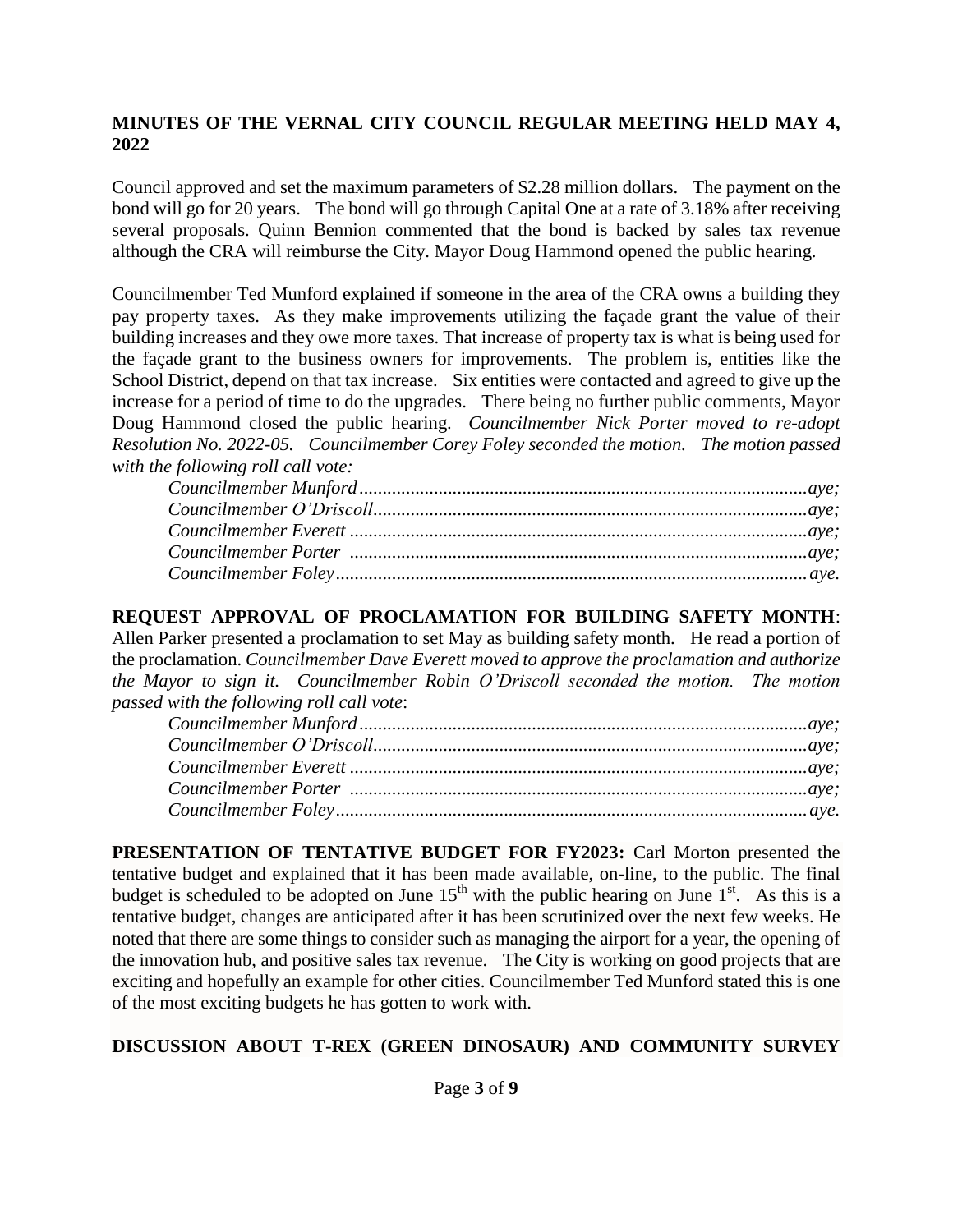**RESULTS. CONSIDER APPROVAL OF A CROWDFUNDING EFFORT**: Quinn Bennion reported that the survey was prepared regarding the fate of the green T-Rex dinosaur and it was expected to get a few hundred responses. The community was very interested in the future of T-Rex and there were 2854 responses. Not everyone agreed what should happen. However, 57% said they love it, 16% want more dinosaurs and 24% said the amount of dinosaurs is just right. Only 3% indicated there should be less or no more dinosaurs. The survey indicated it would take \$30,000 to repair T-Rex and on a sliding scale the majority indicated money should be spent to repair it and 2200 respondents indicated they would pay an average of \$40 for those repairs. Overall, the community strongly support repairing T-Rex over replacing him. A question was asked regarding the costumes and if the City should cut back on those. 42% of the respondents strongly support the costumes and 31% support a few times a year. Only 13% indicated no support or lack of support. Also, the location of T-Rex was asked with 27% of respondents being neutral and 54% wanting to keep him where he is at. The non-profit, Charitable Friends of Ashley Valley, is willing to help with a Go-fund-me account for the dinosaur if the Council approves. Councilmember Ted Munford noted he is grateful to hear back from the community. The only concern is the safety of the visitors being so close to the highway. Councilmember Nick Porter stated there are many possibilities to make it safer. Councilmember Dave Everett mentioned that the next most popular location is the library park. If it is moved, there will be additional expense and possibly more security so the best solution is to keep it in the same location and refurbish it back to his old self. He asked when this can happen. Quinn Bennion answered in the fall. Corey Foley noted that there are several residents that want to volunteer to help and possibly a local painter could be used. The decorations are a concern because of the size. He suggested five or six holidays be selected with sponsors and some type of recognition.

Mr. Doug Barlow commented that when he was donated to the City they were told to do with it whatever they wanted. He stated he feels like they are putting a mustache on the Mona Lisa, stated she is happy to be involved and wants to see both dinosaurs preserved.

*Councilmember Corey Foley moved to approve setting up a Go-fund-me account and keep T-Rex at the current location*. Councilmember Ted Munford asked him to add the possibly of turning him and re-landscaping around him for safety. *Councilmember Corey Foley restated his motion to approve setting up a Go-fund-me account, keep T-Rex at the current location, turning him and re-landscaping around him for safety. Councilmember Ted Munford seconded the motion. The motion passed with the following roll call vote:* 

# **REQUEST CHANGE TO VERNAL CITY MUNICIPAL CODE ADDING CHAPTER**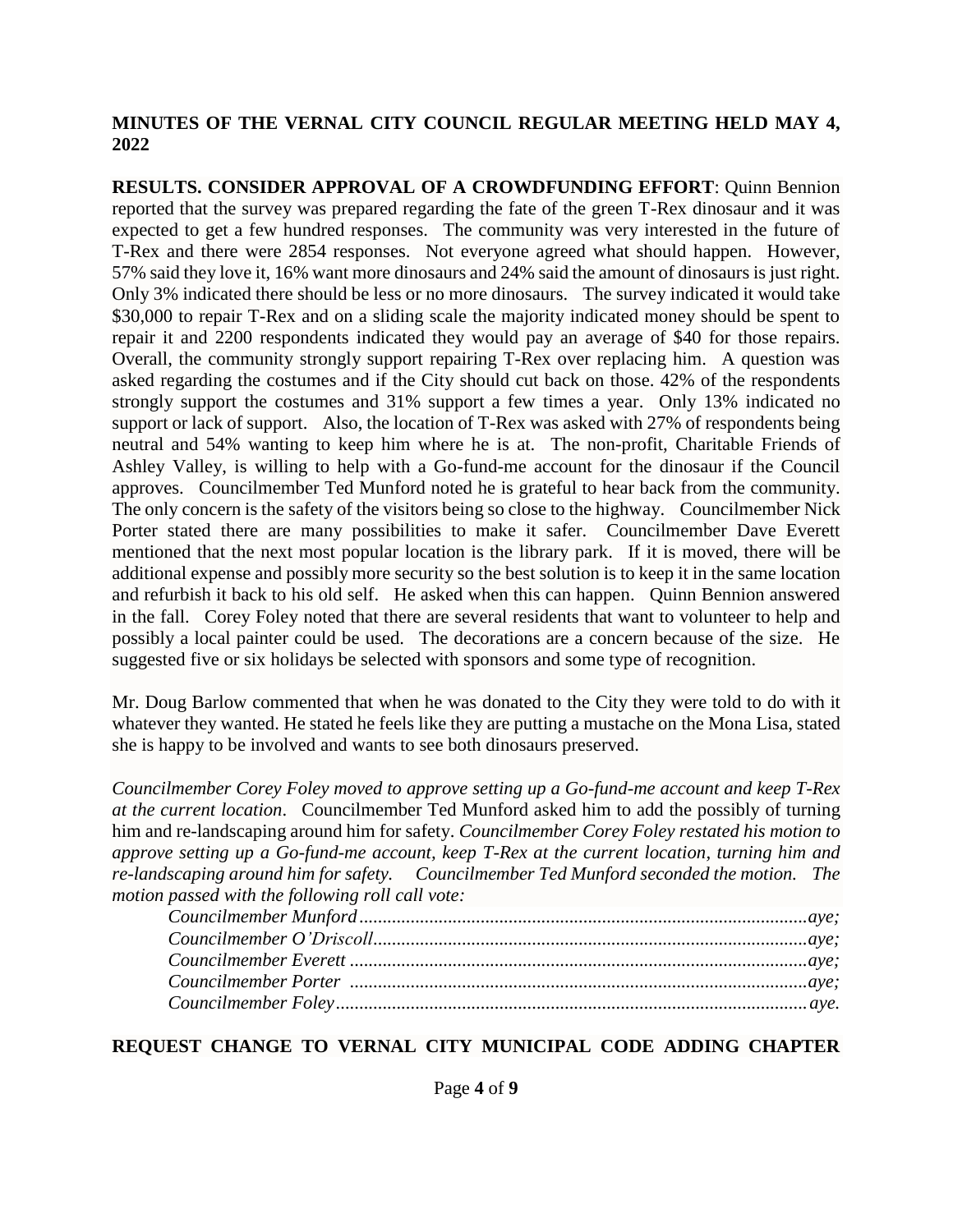**12.15 – USE OF PARKS – ORDINANCE NO. 2022-08:** Quinn Bennion explained that the next two items are related to the walking park. The land for the walking park was donated by the Freestone family many years ago and the deed indicates it has to be used exclusively as a walking park. The Freestone family has helped monitor the use and has asked that the City post a set of guidelines. The City Attorney came up with the Ordinance to regulate parks that the City manages, then regulations for each park can be drafted by Resolution. *Councilmember Ted Munford moved to approve Ordinance 2022-08. Councilmember Corey Foley seconded the motion. The motion passed with the following roll call vote:* 

**REQUEST APPROVAL OF REGULATIONS FOR THE FREESTONE WALKING PARK – RESOLUTION NO. 2022-10:** Quinn Bennion presented a list of regulations for the walking park. *Councilmember Ted Munford moved to approve Resolution No. 2022-10. Councilmember Robin O'Driscoll seconded the motion. The motion passed with the following roll call vote:* 

**CONSIDER APPROVAL OF A DEVELOPER AGREEMENT WITH EVOLVE UTAH FOR DEVELOPMENT OF PROPERTY AT 84 S. 100 WEST**: Quinn Bennion explained that Evolve Utah wants to invest in Vernal and be a part of the community with a keen interest in downtown. They are in the process of purchasing the vacant corner lot of 100 South and 100 West to build a condo complex. Quinn presented a picture of a building similar to what is being planned. The property has been rezoned to MX to allow the bottom floor to be commercial. This developer agreement is being requested by staff to encourage additional housing to help the City with affordable housing requirements. The developers are in favor of this. Councilmember Nick Porter stated this agreement is very basic and he had no concerns with it. Councilmember Corey Foley stated this project is a win-win for the developer and the City to apply for a grant. Councilmember Dave Everett noted that there is a lot of buzz that this project is similar to other areas and will provide a sense of walkability and mingling and will be a bonus to live there. *Councilmember Nick Porter moved to approve the agreement. Councilmember Corey Foley seconded the motion. The motion passed with the following roll call vote:*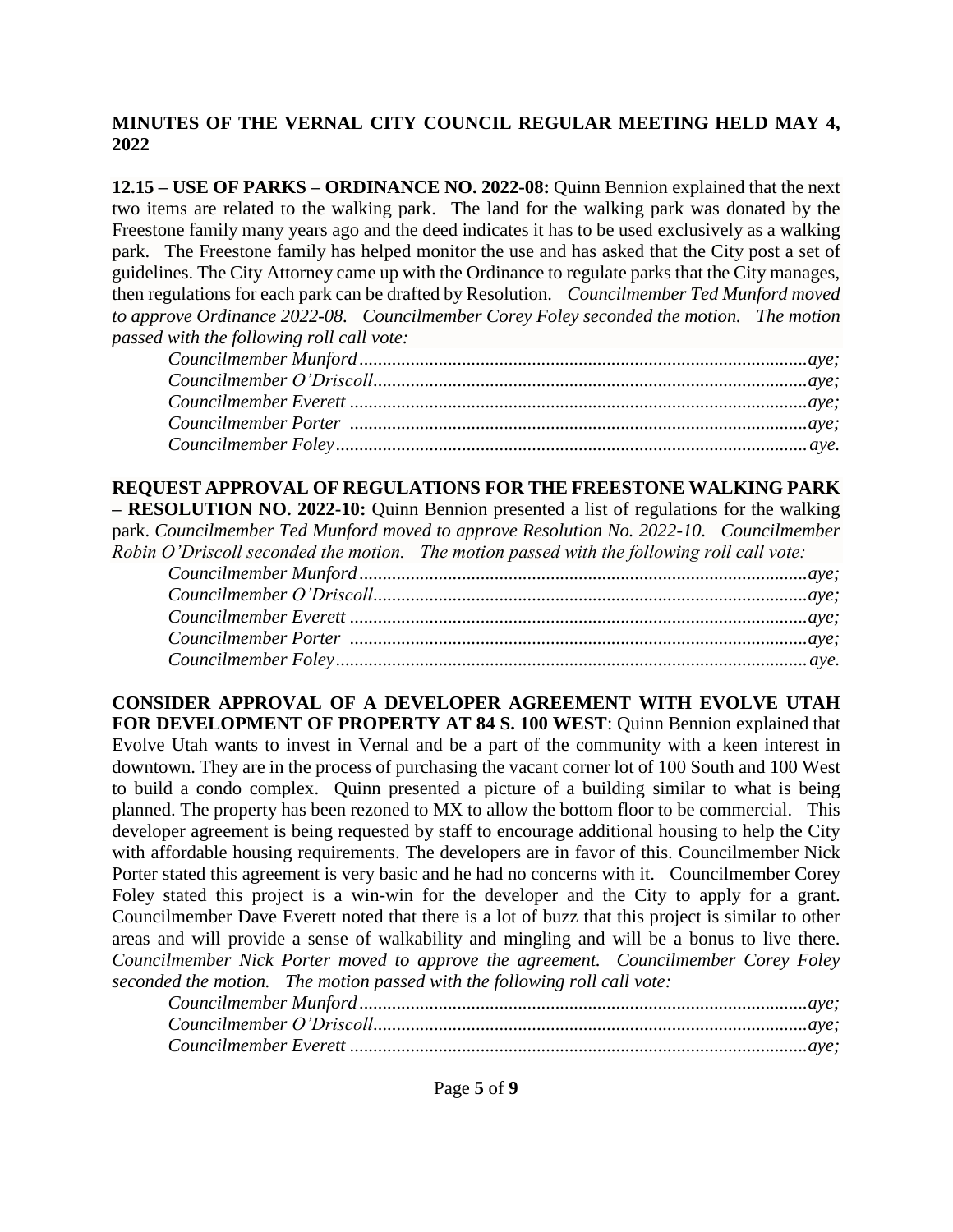*Councilmember Porter ..................................................................................................aye; Councilmember Foley.....................................................................................................aye.*

**DISCUSSION AND REQUEST TO AMEND SALARY SCHEDULE, ADDING A BUILDING INSPECTOR POSITION RESOLUTION NO 2022-09**: Allen Parker explained that the workload for the building department is increasing with a lot more building permits coming into the City. He presented a chart showing the increase. The building official is asking for help with inspections so he can concentrate on the increased plan reviews and enforcement. This position was not included in the budget; however, the added workload makes it necessary to hire soon because of the necessary training requirements. Matt Tate, building official, acknowledged that realistically it takes eighteen months to be certified to inspect commercial structures. Councilmember Ted Munford stated he agreed with hiring another inspector as historically the City has had two during a busy season. Councilmember Robin O'Driscoll commented that she also supports this request. Councilmember Nick Porter stated the City needs to stay ahead of the building. Matt Tate stated there is a nationwide shortage of inspectors and the cost to get certified is substantial. After further discussion, *Councilmember Ted Munford moved to approve Resolution 2022-09 and hire a building inspector. Councilmember Nick Porter seconded the motion. The motion passed with the following roll call vote.*

**REQUEST TO AMEND THE VERNAL CITY PERSONNEL POLICIES AND PROCEDURES – CHAPTER 4.03 - CAREER LADDER RES. NO. 2022-08**: Quinn Bennion presented an amendment to the career ladder program for the building department. The tier program will require certifications and time in order to move up a tier. *Councilmember Robin O'Driscoll moved to approve Resolution No. 2022-08. Councilmember Nick Porter seconded the motion. The motion passed with the following roll call vote:* 

**REQUEST APPROVAL OF ATTORNEY CONTRACTS- PROSECUTOR ATTORNEY:** Quinn Bennion reminded the Council that this item comes up every year. The prosecuting attorney notified the City that his contracted amount needed to increase and sent the justification for that increase. He decreased his cost during COVID as his case load was down. This agreement increases his cost from \$100 to \$135 per case. Although that sounds substantial, it is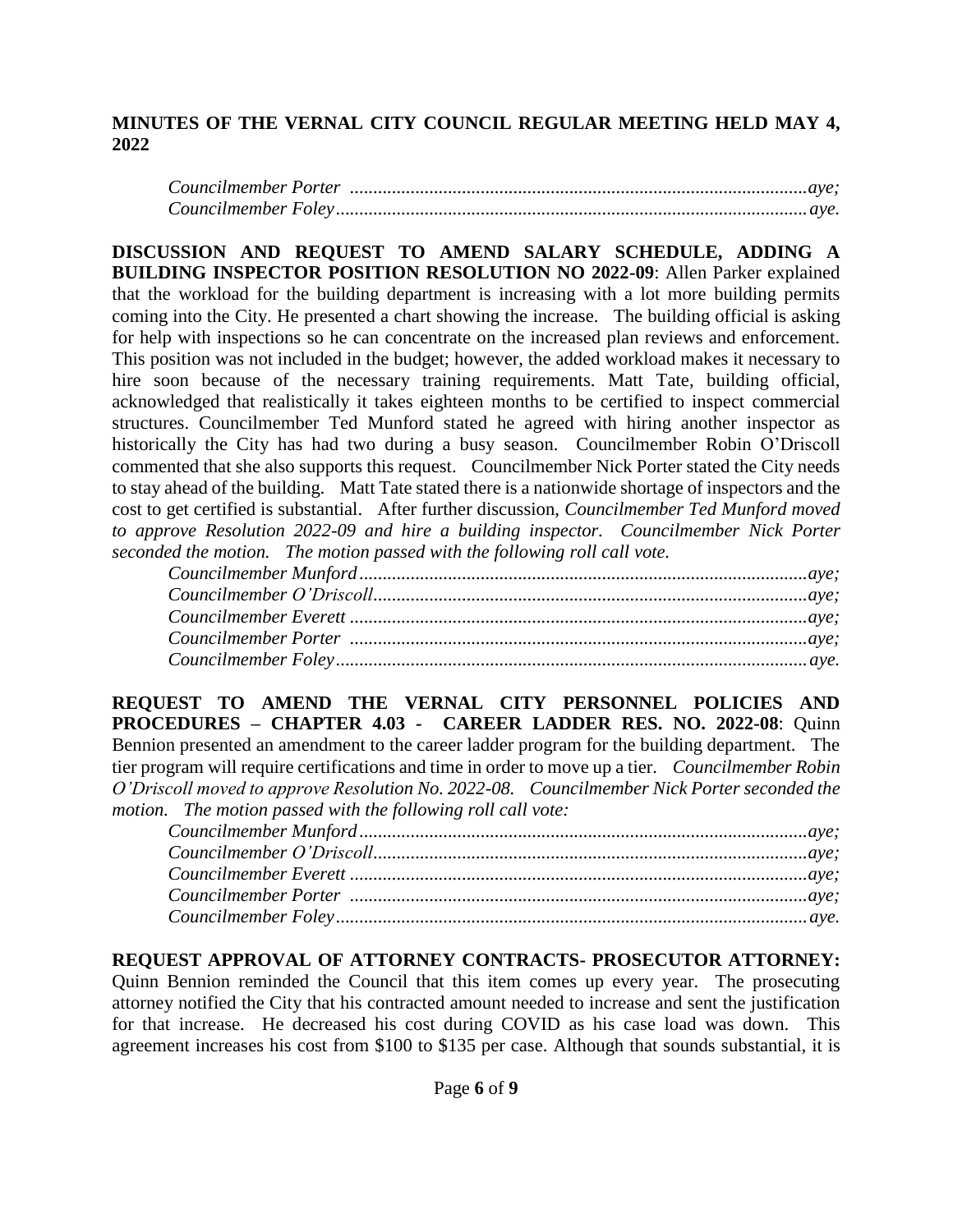lower than most attorneys. Councilmember Dave Everett stated he is an outstanding attorney. *Councilmember Corey Foley moved to approve the attorney contract with Mike Harrington to provide prosecutor services for the City. Councilmember Nick Porter seconded the motion. The motion passed with the following roll call vote:* 

**REQUEST APPROVAL OF ATTORNEY CONTRACTS - CIVIL ATTORNEY**: Quinn Bennion reported that the civil attorney is also requesting an increase for clerical from \$15 to \$25 per hour and his attorney fee from \$100 to \$115 with additional training. *Councilmember Corey Foley moved to approve the attorney contract with Dennis Judd for civil attorney services. Councilmember Ted Munford seconded the motion. The motion passed with the following roll call vote:* 

# **RATIFY AMENDED LEASE AGREEMENT FOR AIRPORT PROPERTY**: Quinn Bennion reminded the Council that they were contacted to amend the lease agreement on the property they are purchasing by the airport. No terms in the agreement were changes, simply the name and a few minor corrections. *Councilmember Nick Porter moved to ratify the amendment to the lease agreement. Councilmember Robin O'Driscoll seconded the motion. The motion passed with the following roll call vote:*

**REQUEST RENEWAL OF 401A AGREEMENT WITH MISSION SQUARE - RESOLUTION NO .2022-07:** Carl Morton explained this agreement is with the retirement plan that the City already has and is being updated to comply with IRS rules. *Councilmember Ted Munford moved to approve Resolution No. 2022-07. Councilmember Robin O'Driscoll seconded the motion. The motion passed with the following roll call vote:*

*Councilmember Munford ................................................................................................aye; Councilmember O'Driscoll.............................................................................................aye;*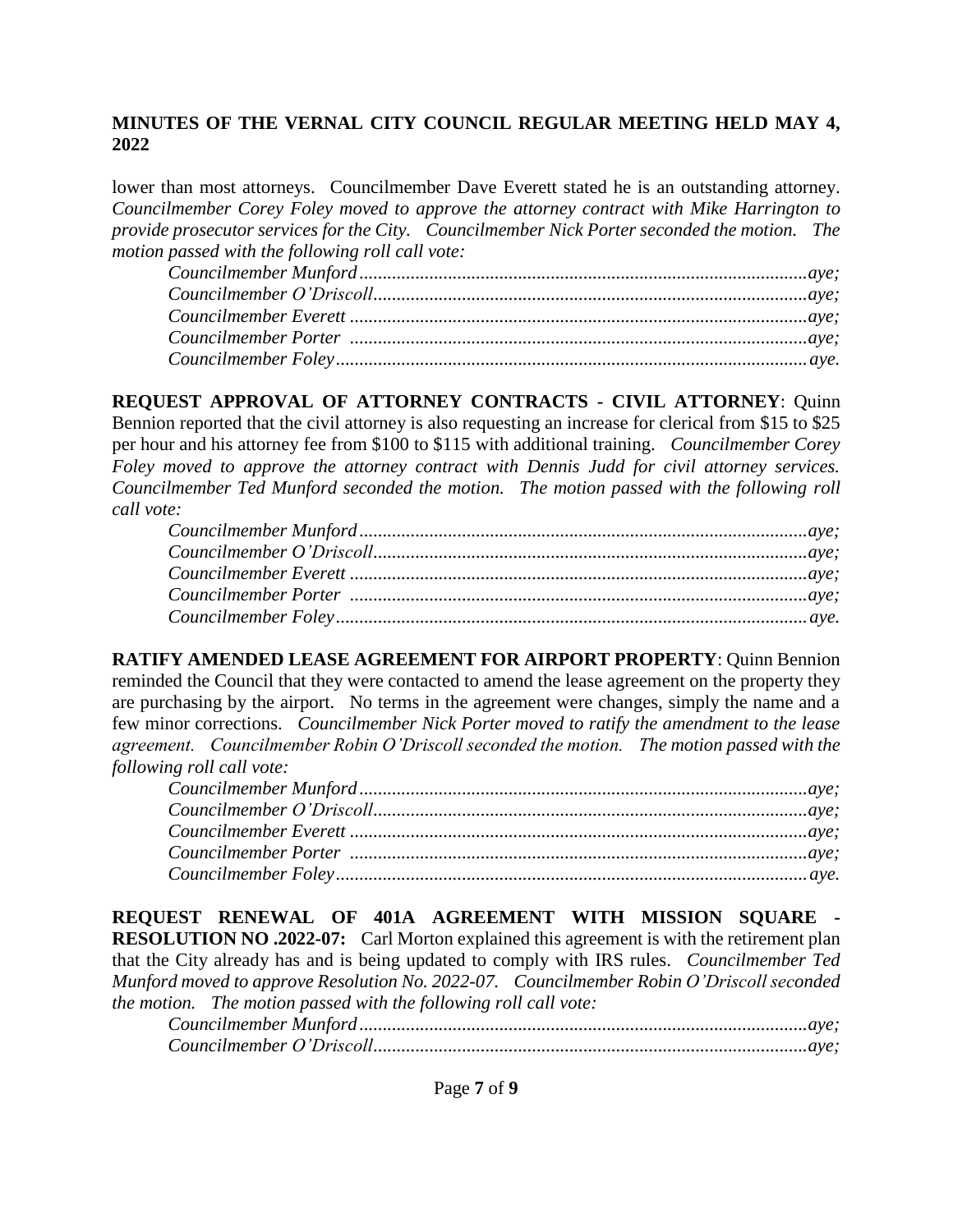#### **REQUEST RENEWAL OF 8TH DISTRICT JUVENILE COURT WORK CREW CONTRACT:** Allen Parker reported that this is a renewal of the contract with 8<sup>th</sup> District Court for the juvenile work crews to do landscaping work for the City. *Councilmember Nick Porter moved to approve the contract with 8th District Court. Councilmember Robin O'Driscoll seconded the motion. The motion passed with the following roll call vote:*

**CONSIDER APPROVAL OF A UTILITY EASEMENT ON CITY OWNED PROPERTY WITHIN ZION'S BANK BLOCK:** Quinn Bennion presented an easement request across City property and Zions Bank property for Rocky Mountain Power to place the power lines in the ground along the Zion's Bank block. Mayor Doug Hammond asked if this easement is also for the water lines. Quinn Bennion answered no, however, the water and sewer lines are close to this right-of-way. The entire block will be re-platting to show all the utilities. *Councilmember Nick Porter moved to approve the utility easement. Councilmember Ted Munford seconded the motion. The motion passed with the following roll call vote:* 

#### **ADMINISTRATIVE REPORTS**:

Discovery Elementary Walkway:

Quinn Bennion reported that he was able to get an easement signed by the Jones family for a trail from Discovery School to 1500 South.

Hotel rooms.

Quinn Bennion explained that Trans West will be constructing a power transmission line this summer from the continental divide in Wyoming down to Craig, Colorado to send power to Los Angeles using wind turbines. It is a multi-billion dollar transmission line. The contractor has reserved 500 hotel rooms in Vernal for five months starting in July.